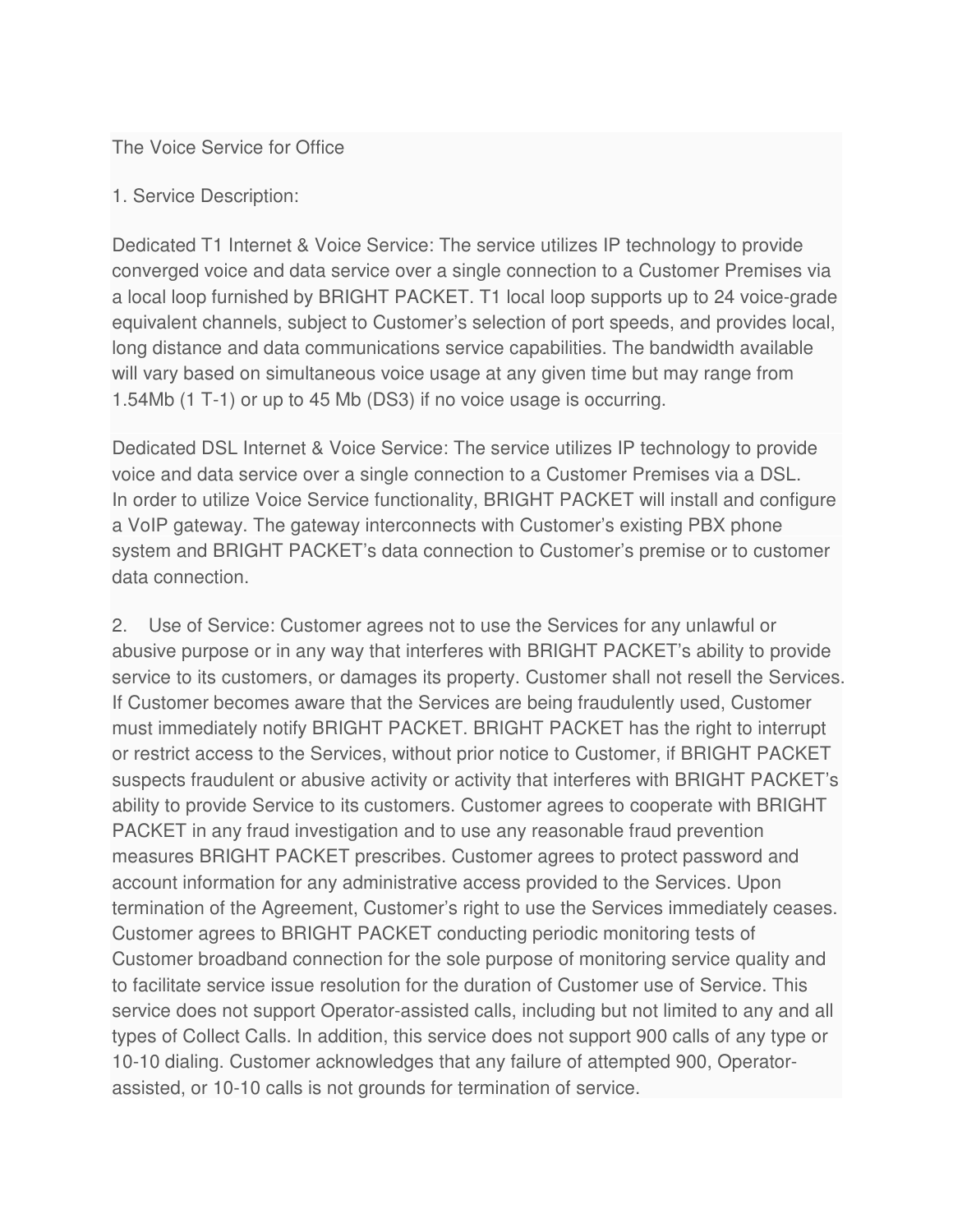If Customer's business location requires the use of equipment that is designed to transmit or receive data over traditional telephony networks, collectively referred to here as Transaction Processing Hardware, Customer should be aware that not all Transaction Processing Hardware or their related application providers, such as Bank or Credit Card Processing companies, support the use of VoIP. Although adequate service may be achieved in many cases BRIGHT PACKET cannot recommend or support Customer's use of Transaction Processing Hardware with the Service.

If Customer's business requires the use of Facsimile machine(s) (Fax machines) Customer should be aware that both the ISP and/or the Fax machine itself may not be capable of delivering satisfactory Fax operation with VoIP. Some older fax machines are incompatible due to delay sensitivity and therefore BRIGHT PACKET recommends the use of Fax machines no older than two years. Some ISP services deliver inadequate quality of service to allow for reliable Fax transmission. BRIGHT PACKET recommends that Customer always check with their fax machine manufacturer and ISP service provider to determine their level of support for fax over VoIP.

Customer understands that the use of the Services requires a network firewall at the Customer premises. Customers must deploy firewalls designed to enhance security for SIP-based VoIP applications and services. Any fraudulent use of Customer's Services due to a lack of acceptable firewall security is solely the responsibility of Customer, and BRIGHT PACKET will not credit customer for these charges. Customer hereby indemnifies BRIGHT PACKET against any responsibility for damages, consequential or otherwise that arise from an unprotected network. Customer also acknowledges that BRIGHT PACKET may block without notice traffic reported by its carriers as potentially fraudulent.

3. Charges: Customer is responsible for paying all charges to its account for Services ordered, in accordance with the Voice Plans and Price Sheet on this web site. The rates shown are exclusive of applicable taxes and governmental surcharges, all of which will be added to Customer's bill. BRIGHT PACKET reserves the right to pass through any changes to surcharges, taxes or other modifications to the prices charged hereunder or to BRIGHT PACKET's tariffs that are caused or triggered by regulatory activity. Customer acknowledges it is responsible for protecting against fraudulent access to the Services, in accordance with Section 2 above, and shall also be liable for all charges incurred by any other person's use of Customer's Services, whether such use is authorized by Customer or not, except to the extent such use is caused by the intentional misconduct or gross negligence of BRIGHT PACKET. Every installed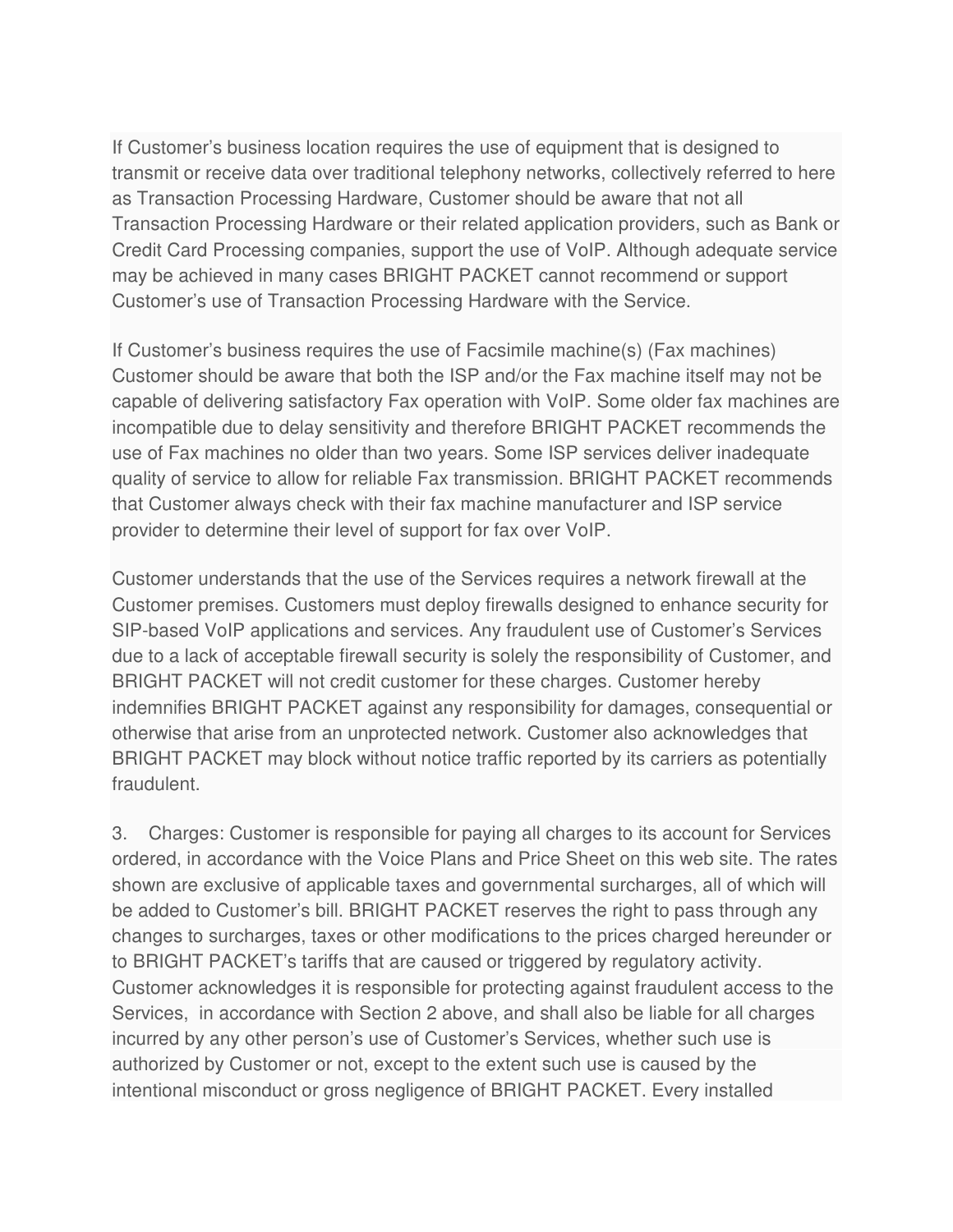gateway must be provisioned with a DID for the purposes of E911/911 call back which will be provided at no charge. Customer is prohibited from intermingling traffic or for utilizing this service for anything other than providing the Voice Service for Office to its end users. BRIGHT PACKET reserves the right to terminate the Agreement and/or the suspend the Services for cause immediately upon written notice to Customer if BRIGHT PACKET determines, in its sole discretion, that Customer is using or plans to use the Services in a manner inconsistent with this provision and resulting in abnormal volumes and destinations of call usage. BRIGHT PACKET may audit Customer's traffic to ensure that Customer is complying with this provision. Toll-Free numbers are automatically provided with access available from Alaska, Hawaii, Canada, Puerto Rico and the US Virgin Islands. All usage is charged in one-minute increments with one-minute minimum, except for usage included within the base charges, Conferencing, international usage and the Other Traffic Premium, which are billed in one-minute increments with a oneminute minimum. BRIGHT PACKET phone services assume normal business usage. Normal business usage implies that the average call duration cannot be less than 1 minute; if average call duration is less than 1 minute, a 2/min surcharge will be applied to all usage. In addition, normal business usage implies that the average minute usage per line is less than 5,000 minutes of mixed long distance and local calling patterns. Deviation from this average pattern, in total usage or mix, may result in usage pricing surcharges. BRIGHT PACKET reserves the right, at its sole discretion, to terminate any offer or account with nonstandard calling patterns. Professional Services will only be performed and charged upon prior written approval by Customer. If a Firm Order Commit (FOC) date is canceled or changed by either the Customer or the Customer's Agent/Representative within 48 hours of the agreed-to date, there will be a charge of \$50.00 per Telephone Number (TN). If a Firm Order Commit (FOC) date is canceled or changed by either the Customer or the Customer's Agent/Representative prior to two business days before the agreed-to date, there will be a charge of \$9.00 per Telephone Number (TN). If a Firm Order Commit (FOC) date is canceled or changed by either the Customer or the Customer's Agent/Representative within two business days PRIOR to the agreed-to date, there will be a charge of \$50.00 per Telephone Number (TN). If a Customer requires a reversion to prior service the day of the port or within 24 hours of the port occurring on the FOC date, there will be a charge or \$450.00 per Telephone Number (TN); the customer acknowledges that BRIGHT PACKET cannot guarantee that such an immediate service reversion is even possible. Change/cancel orders received after 12 Noon Pacific Standard Time will be considered as received on the next business day. All such charges are not refundable and do not qualify under any service guarantees.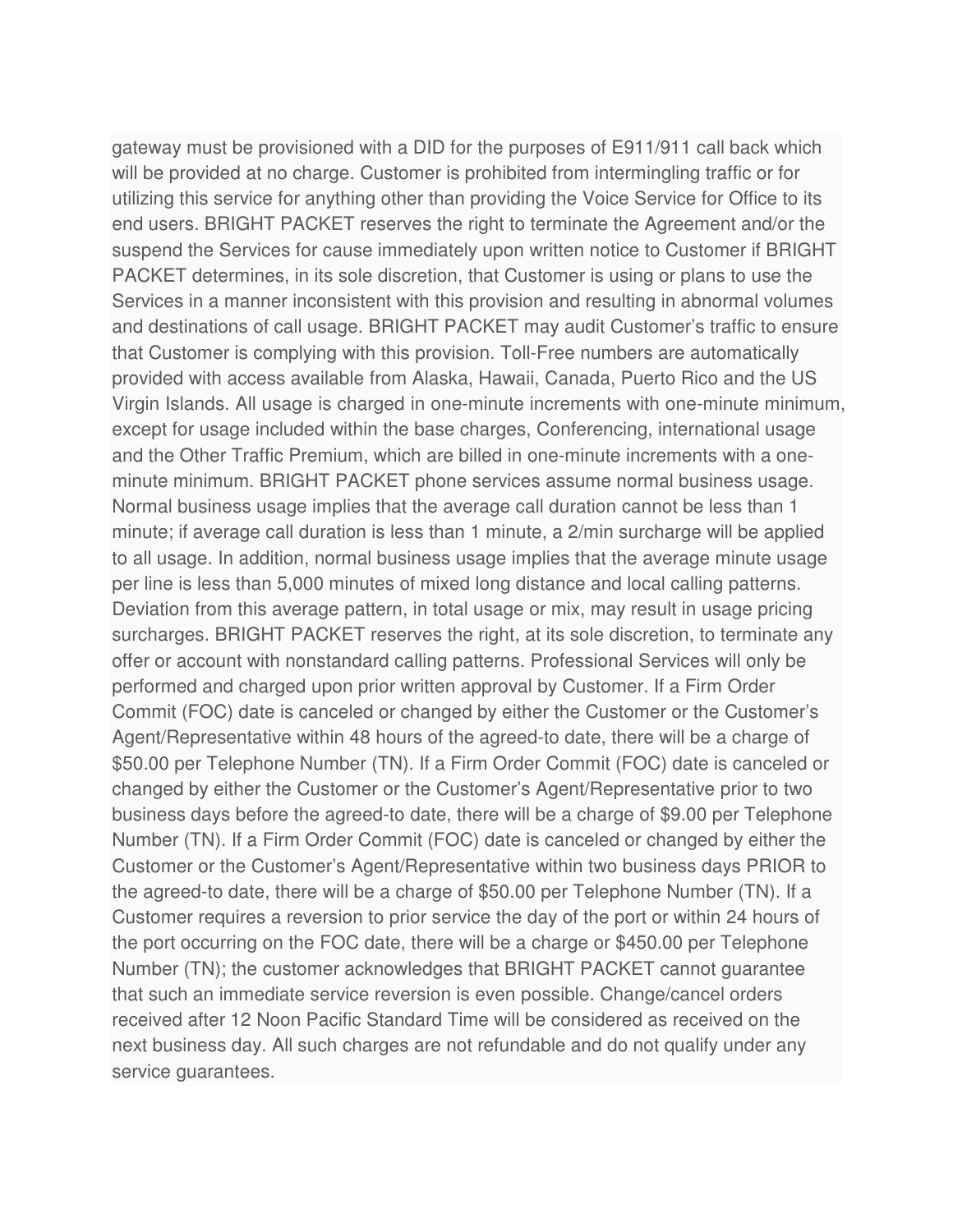4. Billing and Payment Arrangements:

See "7.0 BILLING AND PAYMENT ARRANGEMENTS" in the General Terms and conditions

5. Agreement Term, Term Renewal and Termination/Default:

See "8.0 AGREEMENT TERM, TERM RENEWAL, AND TERMINATION/DEFAULT" in theGeneral Terms and conditions.

6. Title to Assets and Warranty: Upon submission of Service ORDER FORM, Customer retains all rights and title to equipment listed in that Order Form. The equipment is warranted for a period of one year or until Customer terminates this Agreement, whichever period is shorter. In the event of equipment defects due to component failure and/or workmanship defects BRIGHT PACKET will replace the defective equipment within seven (7) business days of Customer request for the exchange of defective equipment from BRIGHT PACKET. Customer is required to provide adequate surge protection for all phone equipment, such as would be standard for a computer. BRIGHT PACKET shall not be responsible for equipment damage due to improper use, storage, installation, lightning damage, flood damage, or other customer-inflicted damage. If BRIGHT PACKET at its sole discretion determines that the equipment defect is due to improper use, storage, installation, lightning damage, flood damage, or other customer- inflicted damage, then BRIGHT PACKET will add the full original purchase cost of that equipment to Customer's next Credit Card Charge.

7. Assignment: Neither party may assign or otherwise transfer its rights or delegate its duties hereunder without the prior written consent of the other; provided however, either party may assign its rights and obligations in connection with a merger or sale of all or substantially all of the assets of such party.

8. Limitations on Service:

See "2.0 LIMITATIONS ON SERVICE" in the General Terms and conditions

9. Warranties and Standard for Services:

See "3.0 WARRANTIES AND STANDARDS FOR SERVICES" in the General Terms and conditions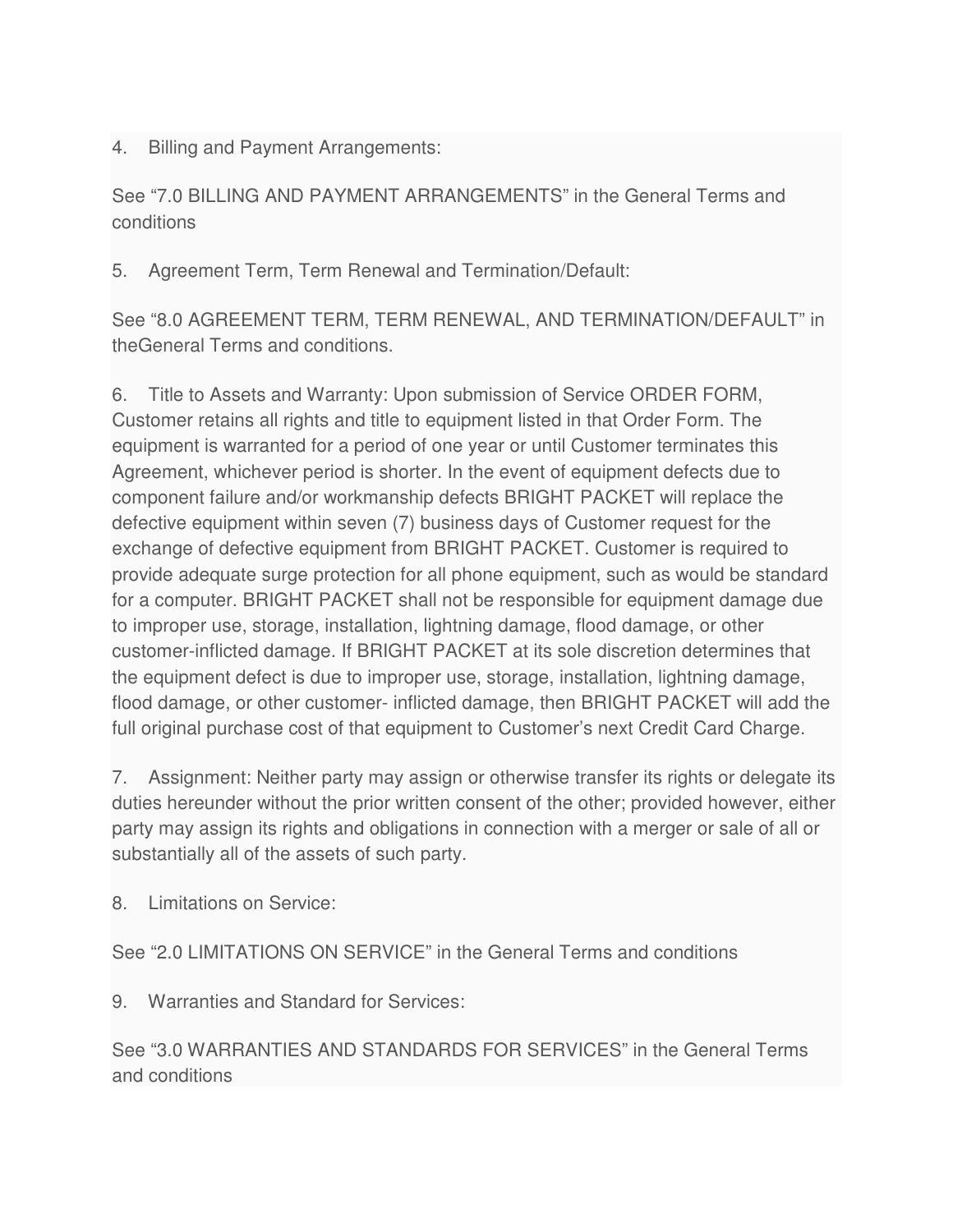10. Service Level and Service Level Credits: Customer must contact BRIGHT PACKET's Customer Service organization to report issues related to Service performance. In order for BRIGHT PACKET to investigate any reported issues, Customer agrees to provide BRIGHT PACKET with supporting information as reasonably requested by BRIGHT PACKET as applicable to the Services delivered under this Agreement. In the event of any damages arising out of BRIGHT PACKET's furnishing or failure to furnish Services under this Agreement, Customer's sole remedies are contained in (a) the BRIGHT PACKET Service Level Agreement, available from BRIGHT PACKET upon request ("SLA"), (b) the chronic outage provision (if any) set forth in the SLA applicable to the affected Service, and (c) Section 9 above. In the event BRIGHT PACKET does not achieve a particular Service Level in a particular month, BRIGHT PACKET will issue a credit to Customer as set forth in the applicable SLA, only upon Customer's request. BRIGHT PACKET's maintenance log and trouble ticketing systems will be used for calculating any Service Level events. To request a credit, Customer must contact BRIGHT PACKET's Customer Service organization to report the service issue and deliver a written request (with sufficient detail necessary to identify the affected Service) within thirty (30) days of the end of the month for which a credit is requested. If Customer fails to follow the procedures set forth herein, Customer waives their rights to a Service Level Credit for the impacted Service. In no event shall the total amount of credits issued to Customer per month exceed the non- recurring charges and monthly recurring charges invoiced to Customer for the affected Service for that month.

11. Directory Listing: Customer may request a Directory Listing for any Local Numbers they have purchased from BRIGHT PACKET and BRIGHT PACKET has the capability to provide Directory Listing Services, however, given that BRIGHT PACKET utilizes a third party vendor for Directory Listing, there is no guarantee that BRIGHT PACKET will be able to list a specific number with the third party provider, also, there is no guarantee as to the timeframe under which Directory Listing can be completed. BRIGHT PACKET does NOT support an option where the address is not published. Further, where Subscribers choose not to purchase or to discontinue BRIGHT PACKET's Directory Listing service, BRIGHT PACKET provides no assurance that any existing information in the various directorylisting databases will be removed or revised. In the event that a Directory Listing is completed successfully, the end user will be provided with:

(a) A listing for each number in the electronic database and white pages book managed by the Local Exchange Carrier (""LEC"") in whose area the local numbers originate.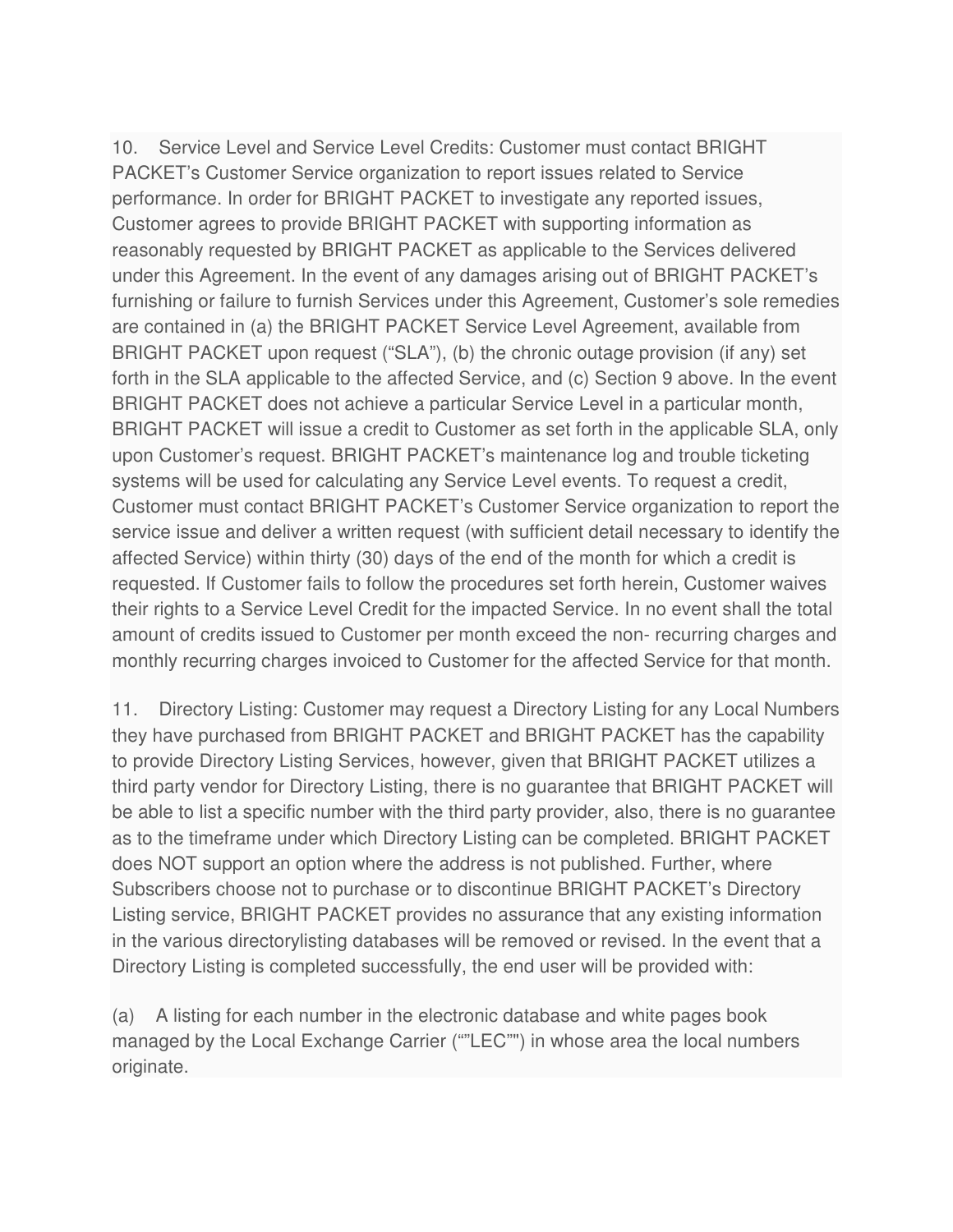(b) Via the above, most Directory Assistance providers will be able to lookup the number when they receive an inquiry.

(c) Yellow page and other electronic database providers then may contract with the LEC to purchase and list in their books, databases, etc. as an independent action from the Directory Listing Services provided by BRIGHT PACKET. BRIGHT PACKET will not be responsible for any misprints, errors or omissions but will work diligently to correct any errors in the databases of BRIGHT PACKET's partner carriers and their LEC providers that are identified by the Customer. Further, CUSTOMER HEREBY AGREES TO DEFEND, INDEMNIFY, AND HOLD BRIGHT PACKET AND/OR ITS PARENTS, SUBSIDIARIES, AFFILIATES, OFFICERS, AGENTS, EMPLOYEES AND ANY OF BRIGHT PACKET'S CARRIER VENDORS, HARMLESS FROM AND AGAINST ANY AND ALL CLAIMS FOR EXPENSES OR DAMAGES OF ANY KIND (INCLUDING ATTORNEYS' FEES) ARISING FROM A MISPRINT OF CUSTOMER'S DIRECTORY INFORMATION.

## 12. Miscellaneous Provisions:

12-1. Laws, Rules, and Regulations: This Agreement shall be governed by and construed in accordance with the laws of the state of California, without regard to the principles of conflict of laws. The Parties agree that the exclusive venue of any action related to this Agreement shall be the state or federal courts located in Los Angeles, and the parties hereby consent to the jurisdiction and venue of such courts. This Agreement is subject to all laws, rules, regulations, and ordinances relative to, among other things, the provision of enhanced telecommunications and long distance services, including, without limitation, the Communications Act of 1934 and the Telecommunications Act of 1996, as amended, and all rules and regulations promulgated there under.

12-2. Force Majeure: Neither party will be liable for any nonperformance under this Agreement due to causes beyond its reasonable control that could not have been reasonably anticipated by the non-performing party as of the Effective Date and that cannot be reasonably avoided or overcome; provided that the non-performing partygives the other prompt written notice of such cause, and in any event within fifteen (15) calendar days of discovery thereof.

12-3. Independent Parties: Notwithstanding anything to the contrary herein, it is acknowledged, confirmed, and agreed that Customer shall be, and shall be deemed to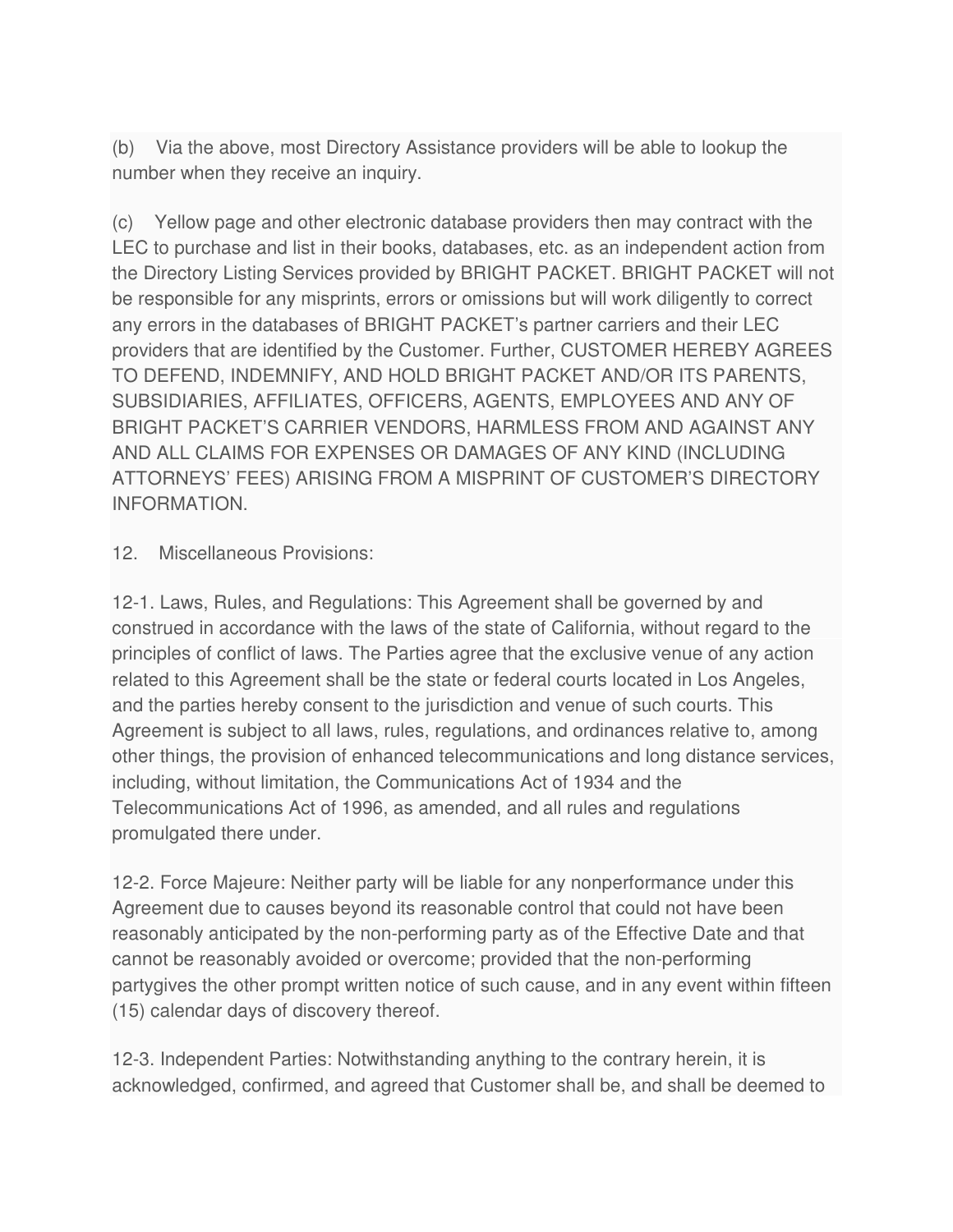be, an independent entity for all intents and purposes, including, without limitation, federal taxation. Customer shall pay all expenses in connection with performing its obligations hereunder and shall not incur any indebtedness on behalf of BRIGHT PACKET in connection with such expenses. Neither party shall have or hold itself out as having any right, authority or agency to act on behalf of the other party in any capacity or in any manner, except as may be specifically authorized in this Agreement.

12-4. Attorneys' Fees: If any action shall be brought on account of any breach of or to enforce or interpret any of the terms, covenants or conditions of this Agreement, the most prevailing party shall be entitled to recover from the other, as part of the prevailing party's costs, reasonable attorneys' fee.

12-5. Severability: If any provision of this Agreement shall be held to be illegal, invalid or unenforceable, such provision will be enforced to the maximum extent permissible so as to affect the intent of the Parties, and the validity, legality and enforceability of the remaining provisions shall not in any way be affected or impaired thereby.

12-6. Counterparts: This Agreement may be executed in one or more counterparts, each of which will be deemed an original, but which collectively will constitute one and the same instrument.

12-7. Fair Interpretation, Headings: This Agreement has been negotiated by the Parties and their respective counsel. This Agreement will be interpreted fairly in accordance with its terms and without any strict construction in favor of or against either party based on draftsmanship of the Agreement or otherwise. The headings and captions used in this Agreement are used for convenience only and are not to be considered in construing or interpreting this Agreement.

12-8. Complete Agreement: This Agreement constitutes the entire agreement between the parties with respect to the subject matter hereof, and supersedes and replaces all prior or contemporaneous understanding or agreements, written or oral, between the parties regarding such subject matter. No amendment to or modification of thisAgreement will be binding unless in writing, in a format specified by BRIGHT PACKET, and signed by a duly authorized representative of Customer. No delay or failure by either party in exercising any right under this Agreement, and no partial or single exercise of that right, shall constitute a waiver of that or any other right. Failure by either party to enforce any right under this Agreement will not be deemed a waiver of future enforcement of that or any other right.